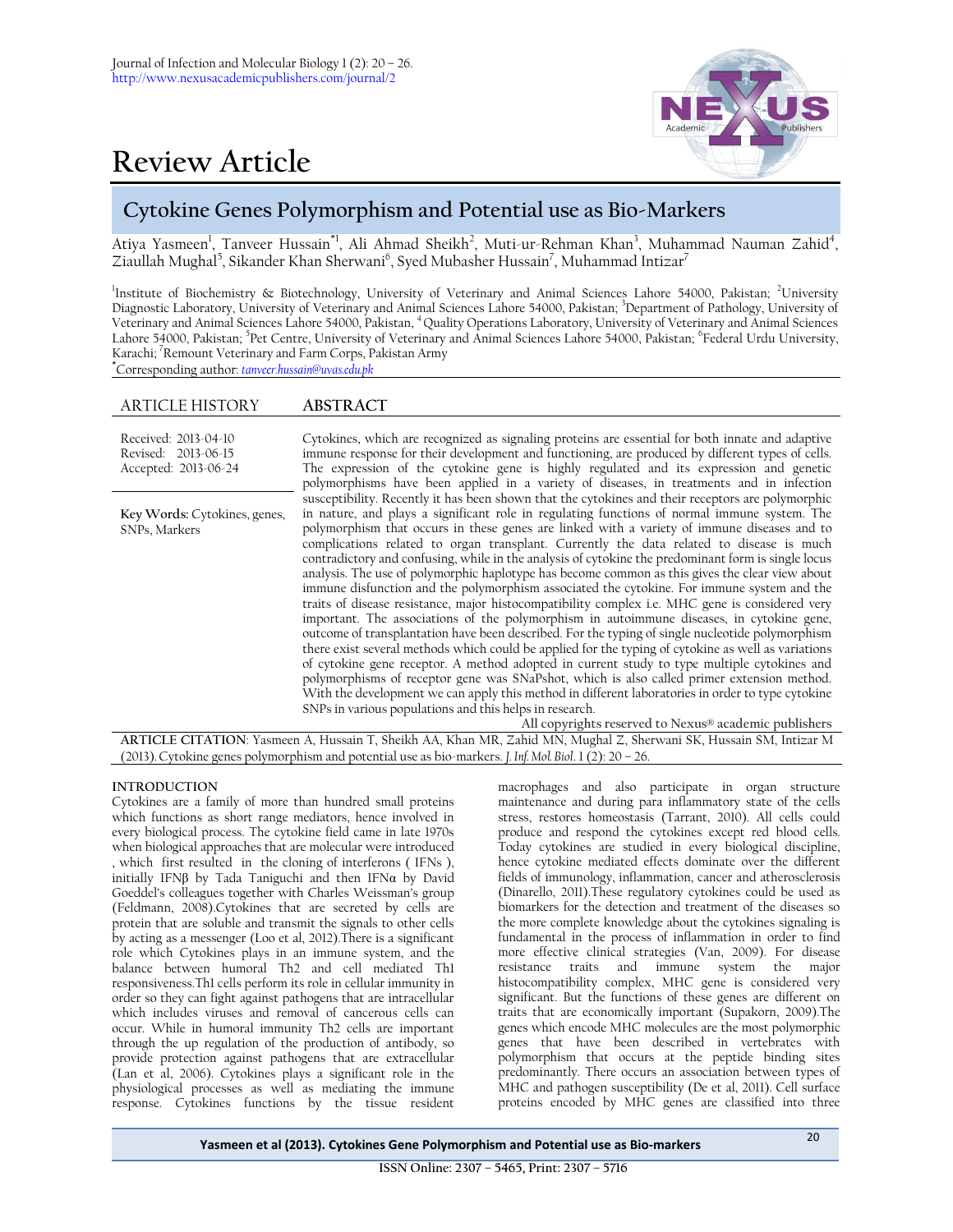

categories based on molecular weight, function, and their differences in the cellular distribution (Mohammadi, 2010).Traditionally we divide the MHC genes into three classes that is the MHC class I genes, class II genes and the antigen presenting MHC molecules are encoded by them and the next is class III genes, that encodes molecules that are important in

immune functions and some others that's immune function is unknown. The gene products of MHC class I and II play a significant role in immune response and in antigen presentation and in vertebrates the MHC coding genes are highly variable (Faruk et al, 2007).



(Figure 1 : Common categories of Cytokines, www.systemicenzymesupport.org)

# **CHARACTERISTICS AND CLASSIFICATION OF CYTOKINES**

Cytokines are involved in communication of cells, as they act as signaling proteins as well as glycoprotein. Cytokines produced by different cells are basically divided into two types i.e. Th1 and Th2. For good health there should be a balance between Th1 & Th2.Pro inflammatory response that are involved in antiviral and antibacterial responses are produced by Th1 cytokines. Uncontrolled damage of tissue could occur in case of excessive responses of Th1.In acute inflammation excess Th1 can be observed. Whereas anti inflammatory responses are produced by Th2 cytokines, as they can counteract the mediated Th1 microbicidal actions. Atopy (eczema, allergic conjunctivitis, asthma & allergic rhinitis) and allergies are associated with excessive Th2 responses. In chronic inflammation [\(www.systemicenzymesupport.org\)](http://www.systemicenzymesupport.org/).

Cytokines consists of a large family of proteins, glycoprotein or peptides that are used in cellular communication (Olson et al, 2009). The activation, growth and differentiation of different cells are influenced by Cytokines. Cytokines exhibit less restricted tissue specificity as compared to hormones, so produced by a variety of cells types (Lumachi et al, 2010).

Cytokines have the following properties which give the shape to the nature of network [\(Watanabe e](http://www.ncbi.nlm.nih.gov/pubmed?term=Watanabe%20S%5BAuthor%5D&cauthor=true&cauthor_uid=9301316)t al, 1997)

- Pleiotropy, means single cytokine having multiple biological activities.
- Redundancy, multiple cytokines has activities of overlapping.
- Cross-talk, single cell have interactions with multiple cytokines with seems identical responses.

Other classifications are done based on structural or functional groupings**.** Cytokines work in a network that is highly complex and coordinated, in which they repress or induce the synthesis of their own as well as cytokine receptors and other cytokines (Bidwell et al, 1999).

**CLASSIFICATION OF CYTOKINES** (Ikram et al., 2004) The growth factors include the following

- 
- Haemopoietic growth factors
- Epidermal growth factors
- Platelet derived growth factors
- Transforming growth factor β
- Fibroblast factors
- Insulin like factors for growth
- Nerve growth factors
- Interleukins
	- o IL1 to IL18
	- Interferons
		- o IFN- α
		- o IFN- β
		- o IFN- γ
	- Tumour Necrosis factor(TNF) etc
- Miscellaneous

# **IMPORTANCE OF MHC FOR ANIMAL BREEDERS**

A family of genes called Major histocompatibility complex (*MHC*) found in vertebrates mostly. MHC plays very significant role in reproductive success, immune system and in autoimmunity.

MHC encodes the protein from this gene that expressed on cell surface; these proteins display the antigen to a type of white blood cell. These white blood cells are able to coordinate in killing or kill the pathogens, malfunction or infect the cells (Supakorn , 2009). MHC is divided into the 3 main subgroups named as MHC class I genes, MHC class II genes and MHC class III genes. Heterodimeric peptide binding proteins are encoded by MHC I and MHC II , the proteins that modulate antigens loading in the lysosomal compartments are encoded by MHC class II. Other immune compartments such as heat shock proteins complement components and cytokines are encoded by MHC class III. In goat 1,077bp is the length of MHC I that encodes protein with 337 amino acids (Supakorn, 2009).

**Yasmeen et al (2013). Cytokines Gene Polymorphism and Potential use as Bio-markers** <sup>21</sup>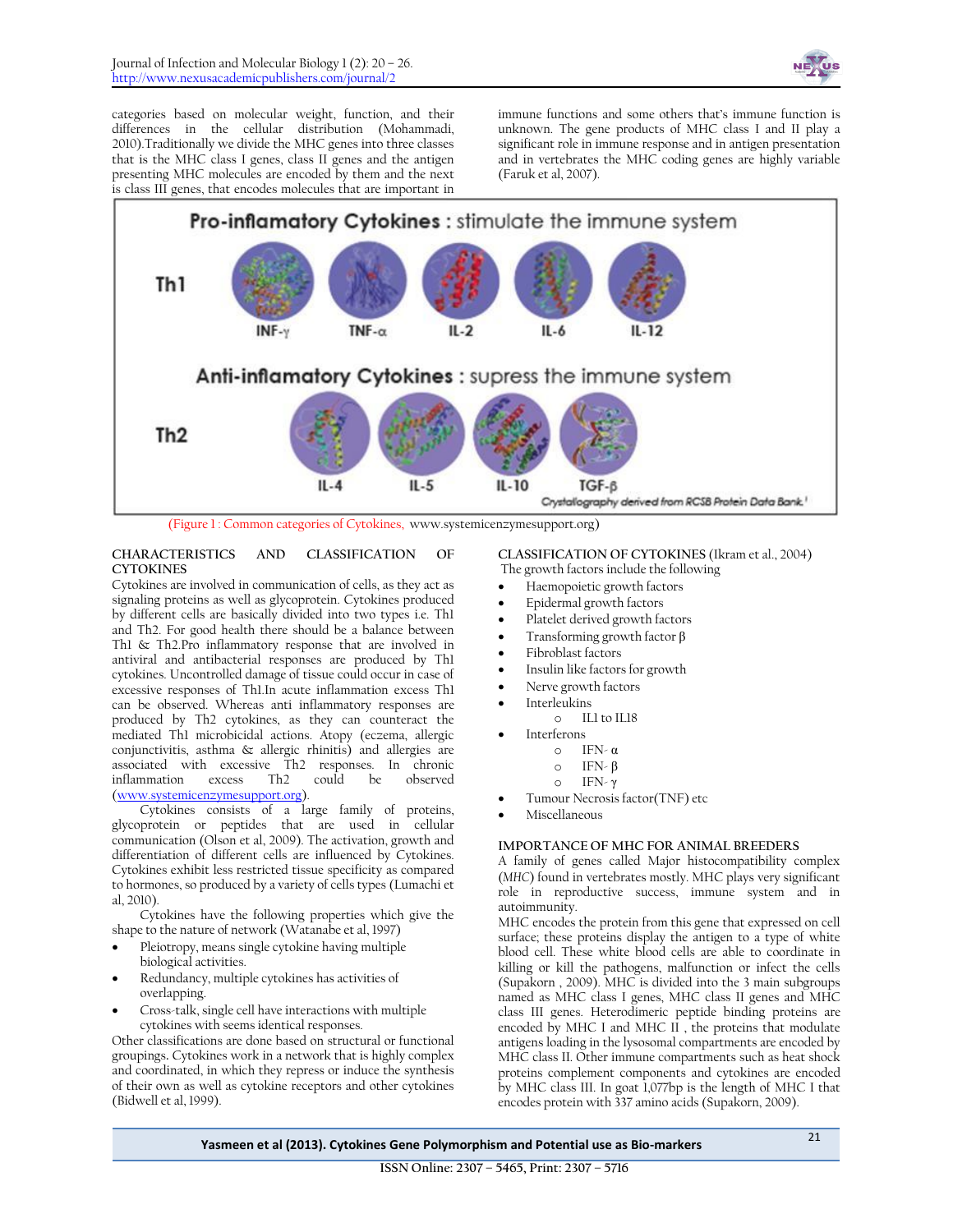

The proteins encoded by MHC-I are highly involved in presentation of peptides that are intra cellularly derived to the cytotoxic T cell. In the host control viral infection the cellular immunity is critical , an event that's highly attributable to the antigen presentation through the pathway of MHC class I, whose genes are activated transcriptionally by different cytokines or by interferons (IFN) (Jorgensen et al , 2006). Mostly the MHC genes are of particular interest for the veterinary geneticists and animal breeders because they are linked with susceptibility to a wide array of diseases and genetic resistance (Supakorn , 2009). In the genome of human the MHC, genes depends on the other genes and interacts with the other MHC as well as with non MHC genes that are located outside of the MHC region (Debnath et al, 2012).

# **CYTOKINES IN IMMUNITY**

Cytokines are polypeptide, regulatory hormones that constitutes the signaling system of cells and are produced during the effector phases and activation of innate and specific immunity. They have many roles that are functional and serve

to regulate and mediate inflammatory and immune responses (Chun, 2012). The production of the cytokines is stimulated by primary events in the response of immune system that directs the development of T helper (Th) with cytokines that are produced in discrete patterns (Garra, 1998).The expression of the Cytokine gene is highly aberrant and regulated from genetic and environmental polymorphism has been applied in susceptibility to infections, in a variety of diseases and response to the treatment (Smith et al, 2009). In malfunctioning or infecting cell or in the killing of pathogens the *MHC* gene is thought to be very significant gene for system of immune. By analyzing the polymorphisms of the fragments that are regulatory fragments will gave us a significant data related to gene expression and regulation. The variation of quantitative traits that controlled genetically could affect the phenotypic performance (Supakorn, 2009).Cytokines are known as Biomarkers of immunotoxcity and they regulate the responses of immune system so pleiotropic functions are performed by them [\(Elsabahy](http://pubs.rsc.org/en/results?searchtext=Author%3AMahmoud%20Elsabahy) an[d Wooley,](http://pubs.rsc.org/en/results?searchtext=Author%3AKaren%20L.%20Wooley) 2013).



(Figure 2: Cytokines as Biomarkers of immunotoxcity**,** [Elsabahy](http://pubs.rsc.org/en/results?searchtext=Author%3AMahmoud%20Elsabahy) an[d Wooley,](http://pubs.rsc.org/en/results?searchtext=Author%3AKaren%20L.%20Wooley) 2013).

#### **CYTOKINE POLYMORPHISM/CYTOKINE SNP POLYMORPHISM**

A series of SNPs or individual SNPs analysis in a variety of cytokine genes are involved in the disease association studies. A given cytokine is represented by single SNP through the usage of this approach. This sort of choice could be made on a number of different criteria's such as the effect on the production of cytokine, frequency in the study control population, or in other cases, the reagents availability or scientifically done prior findings. Mostly the study done of a single polymorphic locus predominates (Keen, 2002). Most of the polymorphisms that were reported within the cytokine genes occur within the regulatory or putative regions. In research, the influence of the cytokine gene polymorphisms on disease and gene expression occurs at two stages that studies using in vivo association of

disease and those involving in vitro gene expression. Only very few studies have been done related to these both approaches (Lan et al, 2006). In human the SNP polymorphism results in the various levels of expression in the individuals which are healthy and has associations with autoimmunity, cardiovascular disease, susceptibility to infection and cancer. The polymorphisms related cytokine genes are not well described. We were failed to show a relationship, when we compare the polymorphisms across the regulatory regions of TNF- a gene and in vitro TNF-a release to the splenocyte in rat. Cytokine genes have various conservations across the species (Tarrant, 2010). A high rate of polymorphism as well as the associations with disease have been found using these variants in the coding region and in non coding region of cytokine gene (Smith et al, 2009).We know that Cytokines and receptors of

**Yasmeen et al (2013). Cytokines Gene Polymorphism and Potential use as Bio-markers** <sup>22</sup>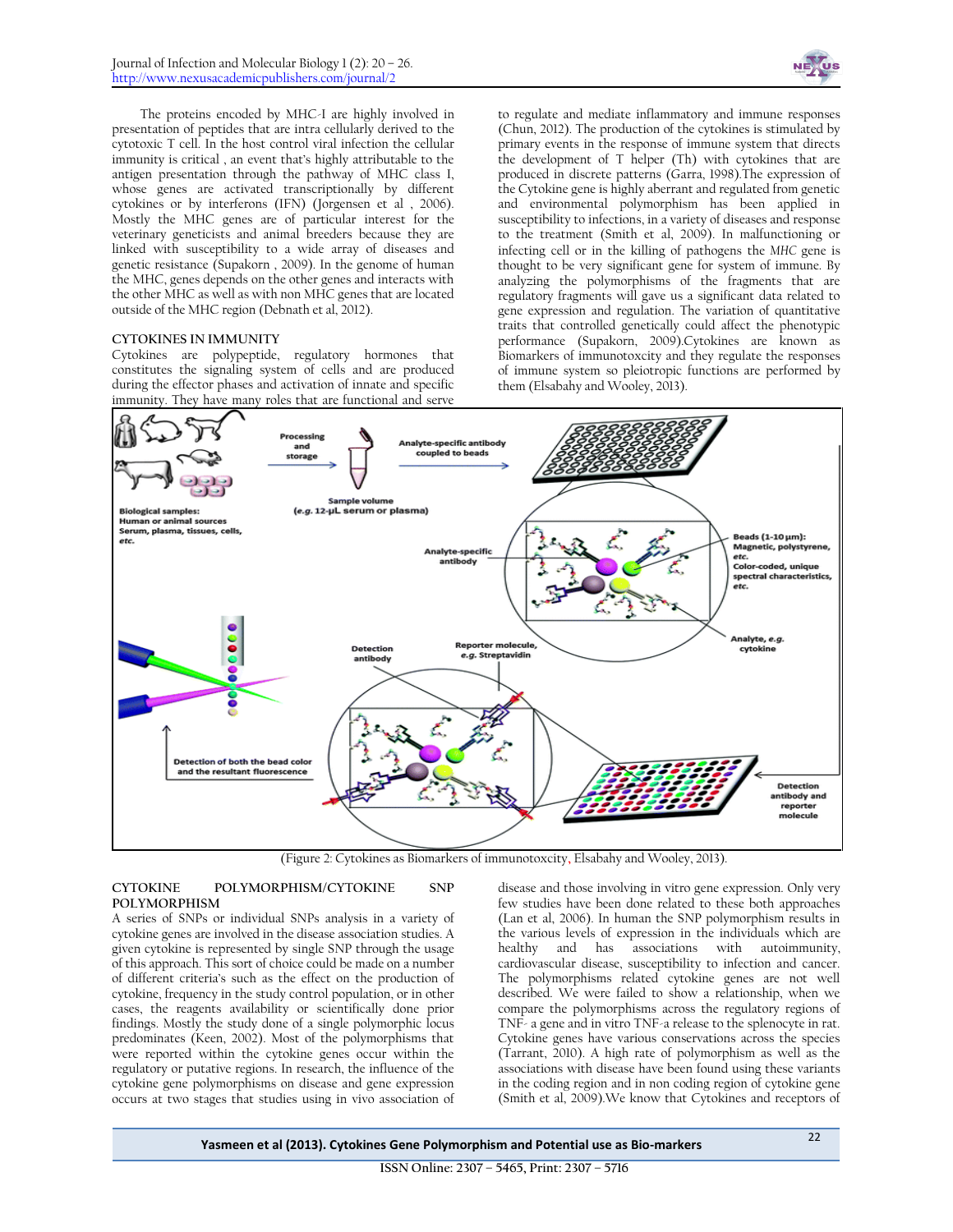them are highly polymorphic. There are main three forms of poplymorphism named as microsatellites, SNPs and VNTRs. The variation occurs in polymorphism is very high. This could be easily described through the frequency by which a cytokine has been studied. The well characterize genes like IL10 and TNFa have a variety of microsatellites and single nucleotide polymorphisms (SNP), whereas the cytokines such as IL2 and IL12 previously were thought non polymorphic. Well, now in these genes polymorphism is being found (Keen, 2002).The activities of transcription are effected by Polymorphisms that are in many cytokine genes which results in the individual variations in the activity as well as the production of cytokines which ultimately affect the transplanted grafts (Brunet, 2012). Gene transcription is affected by a number of polymorphisms of the cytokine genes or gene promoters that influence the in vitro and in vivo production of cytokines (Adamopoulos et al, 2011).

This review not only describes the associations of diseases but also related to cytokine functions and to the receptors of cytokine gene polymorphism. Functional SNPs that affect gene expression, mRNA stability or structure of protein ultimately are associated with disease, and to study the controversial results related to function is also the main objective of this review (Smith et al, 2009). Polymorphisms may affect the structure of protein and if it is located in the region of regulation it may alter the protein production. In few genes small numbers of SNPs were investigated through the studies of candidate gene, previously, it is an approach that overlooks polymorphisms that are potentially important. For the typing of SNPs at large scale an approach is used that will allow the much detailed polymorphisms throughout the candidate gene and the false positive results could be found due to the increased number of SNPs typed if the data were not corrected sufficiently (Turner et al, 2002). Among individuals in pathogen resistance and in immune function, an important source of variation is represented by Cytokine polymorphism. This variation can be maintained like genotype conferred resistance to one species of pathogen and may confer the increased susceptibility to the second by exposure to a number of pathogen species. Antagonistic pleiotropy represents an example of this type of association that has been presented as a mechanism by which the genetic diversity could be found within a population (Turner et al, 2011). One host immunogenetic variation represents Cytokine gene single nucleotide polymorphisms (SNPs) and they are associated with autoimmune disorders, other diseases and response to the treatment, susceptibility to infections etc (Cano et al, 2012). The SNPs that are present in the region of regulation of the genes and code for cytokines could be modifiers of disease and also impact the expression levels. Traditionally the techniques named as PCR-RFLP were used for cytokine SNP genotyping but at large scale it is not amenable for cytokine SNP association related studies hence is a low throughput technique. Now for discrimination assay of alleles currently we use a technique called Taqman real time PCR (Johnson et al, 2004).

# **CYTOKINES AS DIAGNOSTIC TOOL**

From inflammation to immune response, cell migration, cell growth, angiogensis, fibrosis, there is the involvement of Cytokines especially in every biological process, so we can say that in every disease there are multiple cytokines that are involved (Feldmann, 2008). There is a production of multiple cytokines in parallel or sequentially in order to coordinate evolution, initiation, and for the resolution of an immune response. Sharing bioactivities of multiple cytokines in peripheral of immune system can result in fundamental redundancy. Depending upon the presence of other cytokines,



the immunological action of a specific cytokine could be masked or enhanced. Hence, there exists such a complexity in cytokine biology that suggests that CNS action of a specific cytokine should not be considered in isolation (Quan et al, 2002). Juvenile idiopathic arthritis (JIA) is a disorder that is caused by the combination of certain genetic and environmental factors, and the all types of JIA are characterized by inflammation of the joints, hence locally the inflammation reaction is controlled by infiltration of immune cells in combination with various other cytokines. It is reported that cytokines plays significant roles in the recovery from disease (Van et al, 2009).

The rapid cellular division is very rare during adult life, and mostly it occurs as a result of an injury such as during repair of wound. The up regulation that we saw with a number of cytokines, if contrast with down regulation of cellular replication repressors like p53, occur in a wound. The cytokine expression is suppressed as the healing progresses, hence p53 is increased again. In malignant tumors there is an occurrence of rapid uncontrolled cell division (SLAVIN, 1996). During an inflammatory state the production of cytokine is mostly regulated by the activation of other cells which results in a complex cytokine cascade. The limited information is obtained by measuring single assay of cytokine, while if we want to achieve more information then there is a need to be analyzed multiple cytokines. Now with the development in technology the multiplexing of cytokines has become more fast, simple and reproducible [\(Vistnes e](http://www.ncbi.nlm.nih.gov/pubmed?term=Vistnes%20M%5BAuthor%5D&cauthor=true&cauthor_uid=20214534)t al, 2010). The abnormal productions of cytokines have been discussed in disorders of neuropsychiatric for instance Obsessive compulsive, attention deficit hyperactivity and anorexia nervosa like disorder. Cytokines play an important role in Alzheimer's disease, schizophrenia and depression and there is a common link between depression and insomnia. Cytokines are also involved in anhedonia i.e. the inability to experience pleasure and learned helplessness (Spelman et al, 2006).

# **CYTOKINES IN CANCER IMMUNOTHERAPY**

Progress in the field of biotechnology has revealed that there are some substances which take part in immunological process between the host and the cancer, and they are monoclonal antibodies, Cytokines and the immunomodulating agents which are produced by effector cells and called as macrophages, lymphocytes and NK cells of the patients of cancer [\(Urushizaki](http://www.ncbi.nlm.nih.gov/pubmed?term=Urushizaki%20I%5BAuthor%5D&cauthor=true&cauthor_uid=2471455)  1989). The risk of cancer is enhanced by the conditions of inflammation in some tissues, and there is an involvement of cytokines in cancer related inflammation that represents a goal for therapeutic and diagnostic strategies as well as challenge for future scientists (Germano et al, 2008). The production as well as release of cytokine in cancer is affected by tumor itself or by therapeutic intervention. In fact the organ confined and systemic toxic symptoms both are mediated by the release of cytokines and there is a link between various types of cancer treatment which includes chemotherapy, radiation therapy, and hormonal therapy. So finally we conclude that cytokines play very important role in the anticancer activities. We can analyze their potential in therapeutics by this way that the direct injection of cytokines into tumors could be curative (Ronca et al, 2009). With the advancement of cytokine immunotherapy that is particularly done in combination with the chemotherapy, hence collectively called as biochemotherapy has significant improved outcome for the metastatic diseases. Now as a post surgical adjuvant Cytokines with vaccines of cancer are under trials and considered as an important part in therapy of cancer so we can achieve beneficial and long term survival rates from disease (Dezfouli et al, 2005). The advancement in molecular biology, microsequencing, and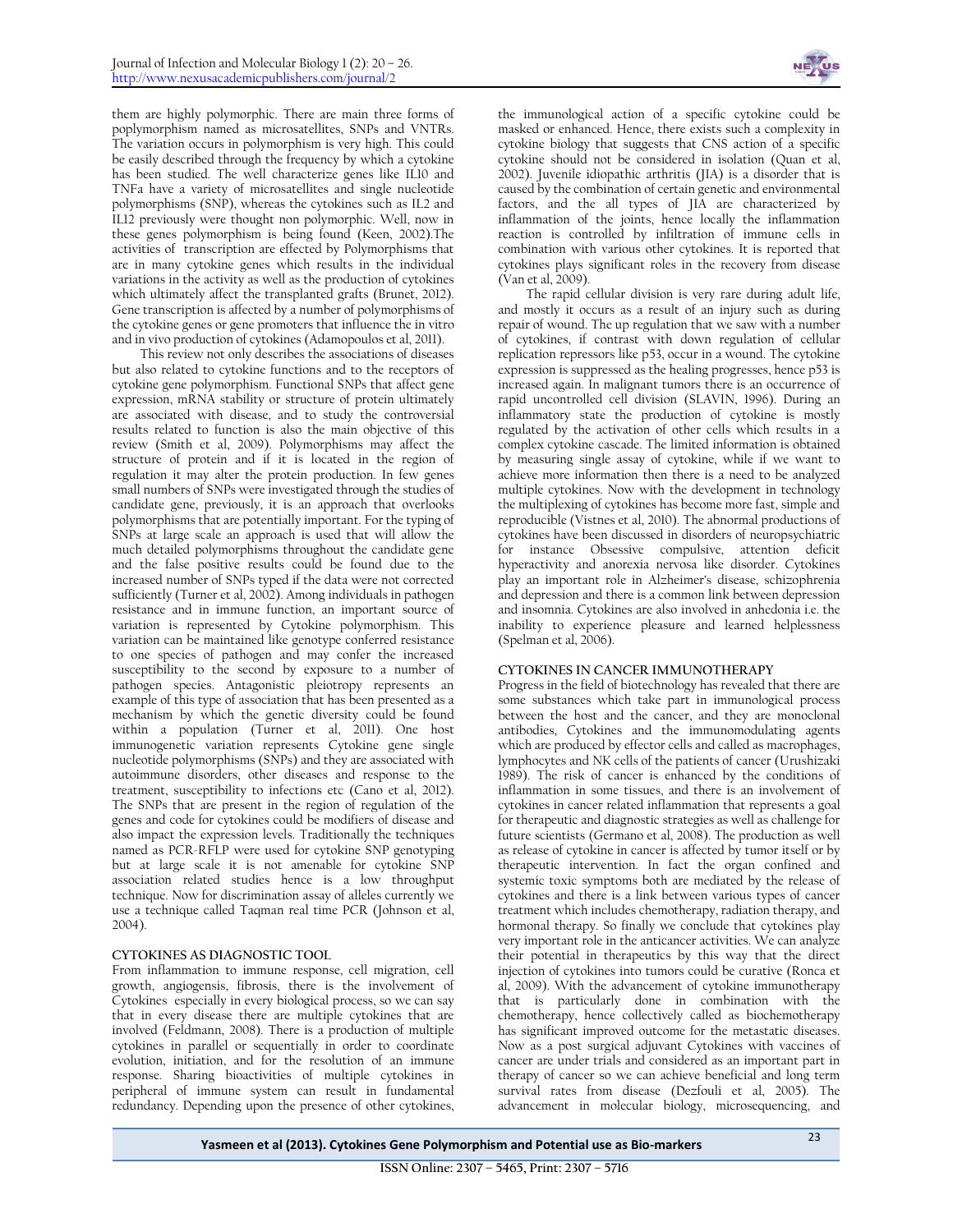

monoclonal antibodies has made it possible to achieve the pure preparation of recombinant cytokine for the applications like therapeutics and for experimental purposes. There is a number of cytokines that perform the function of pathophysiological. The genes that are regulated by cytokines could be detected by gene chip microarray (Oppenheim, 2000).

Dendritic cells are produced from monocytes of the patients and are used in cancer vaccines. From the expression of MHC I class and MHC II class, DCs get their potential. Henc, in designing vaccines for cancer immunotherapy DCs play major role (Koido et al, 2011).



Figure 3: Role of DCs in designing vaccines for cancer immunotherapy[, www.hindawi.com](http://www.hindawi.com/journals/cdi/2011/267539/fig4/)

# **CYTOKINES AS THERAPEUTIC TARGETS**

The research of cytokine has introduced us with new therapies that has recognized in treating many important diseases. These therapeutic advances result in two types of strategies, the first among those embodies the administration of recombinant, purified cytokines while the second strategy is the administration of therapeutics that will inhibit dangerous affects of the up regulated and endogenous cytokines. Interferons and the Hematopoietic growth factors are the examples of successful cytokine therapeutics [\(Vilcek e](http://www.ncbi.nlm.nih.gov/pubmed?term=Vilcek%20J%5BAuthor%5D&cauthor=true&cauthor_uid=15063084)t al., 2004). Cytokines are one of the best targets for the products in biotechnology industry, they are important extracellular molecules that are rate limiting and these cytokines form very specific therapeutics; they are more specific as compared to small chemicals organic in nature due to wide surface interaction of receptors as well as antibody with the targets (Feldmann, 2008). Cytokines has potential to be used in therapeutics or immune adjuvants for certain diseases; they may be used as therapeutic targets in various diseases (Xing et al., 2000). The current review shows that the in certain pathological conditions which also includes autoimmune disease, auto-antibodies could be produced against the cytokines and that could be detected in healthy individuals. In the autoimmune diseases, these AutoAbs are prognostic markers which may be positive or negative. High levels of autoantibodies against the cytokines may cause immunodeficiency (Cappellano et al, 2012).

# **CYTOKINES AS BIOMARKERS**

A biomarker can be defined as any measureable characteristics encompass the detection of pharmacologic, pathologic and physiologic process (Tarrant, 2010). The polymorphisms of cytokine gene could be used as markers for the clinical behavior, periodontitis susceptibility and severity. This detection offers an induction of prophylaxis and early diagnosis to other members of the family against the progression of disease (Loo et al, 2012). By studying the results of these biomarker gave us the evidence of that the change of levels of serum cytokines are linked with depression, pain, fatigue, disturbance in sleep with severity of pain and analgesic intake (Miaskowski et al, 2012). Cytokines act as very useful serum biomarkers in the patients with thyroid cancer (Lumachi et al, 2010). The chemokines, cytokines and the growth factors as biomarkers have been aided by exploratory and mechanistic studies of biomarker that insinuate repair process and inflammatory in toxicity. The cytokines are used as biomarkers because they are sensitive, specific and show temporal kinetics that permits persistence, detection, and resolution of toxicity. The use of cytokines is more useful when they derive acute toxicity named "asimmunostimulation" (Tarrant, 2010). In livestock and in human, in immune response genes the single nucleotide polymorphism (SNPs) has been recognized as markers to infectious diseases for susceptibility (Kongchum et al, 2010).

For genotyping we need a technology that should be economical and for association studies large sample size is required as well as increased number of SNP markers in cytokine genes that should be functional. For a number of significant functionally polymorphisms of cytokine in TNFa, TNFb, IL10, and IL1 genes which are associated with many inflammatory and immune diseases, Taqman real time PCR genotyping assay are validated designed (Johnson et al, 2004). For the functional analysis, the selections of SNPs were based on the proximity of a SNP to the site of transcription or association studies that were unreliable in the past. Since the studies of the functionality of SNP, the knowledge related to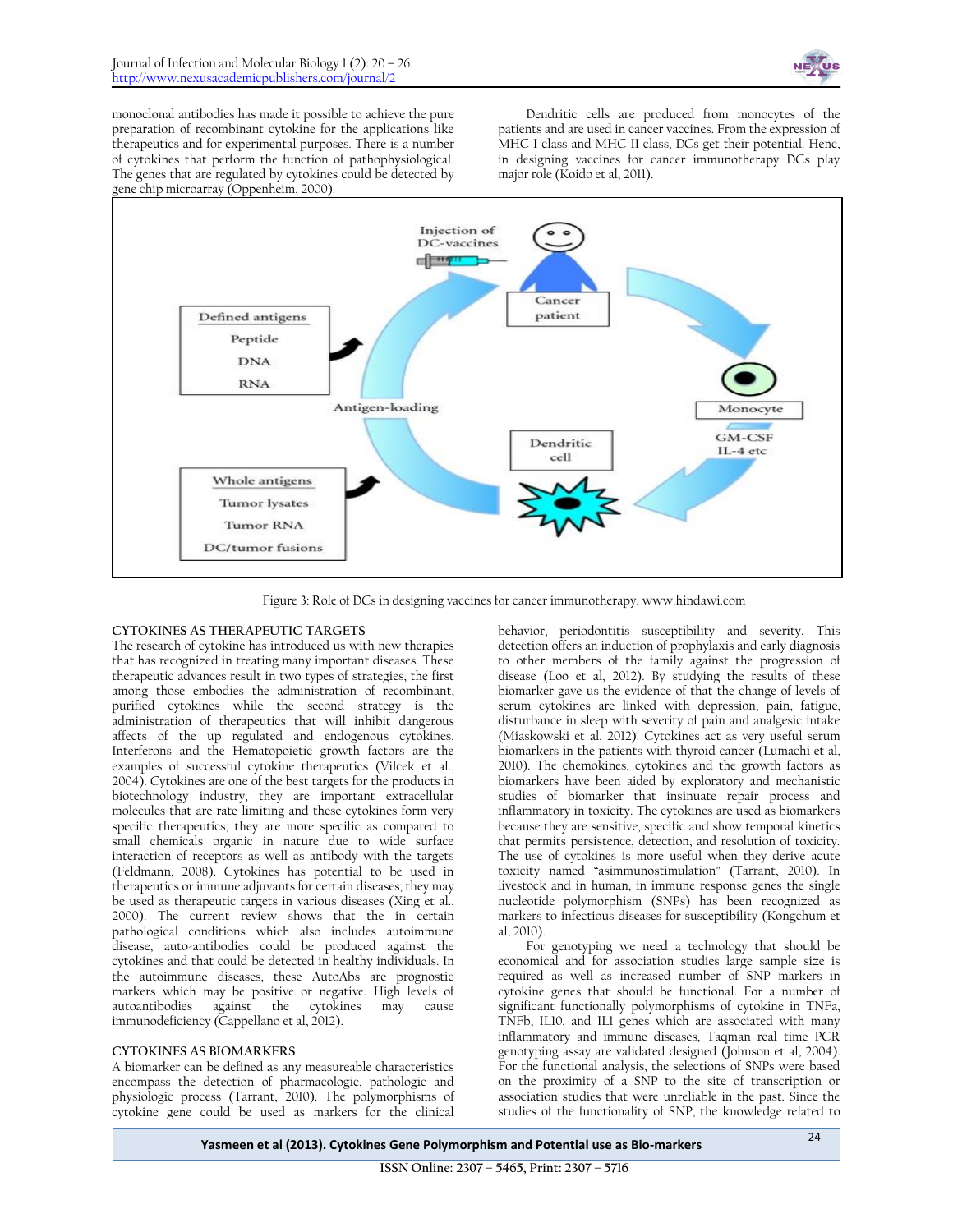gene regulatory mechanisms has been progressed and now it plays very important role. Researchers are able to case control study or re-examine the prospective for susceptibility of diseases due to the low cost platforms used for genotyping. Recently a study has been done in the patients of celiac that described a region with susceptibleness loci having both IL21 and IL 2, hence there are a number of locus for disease that are now being identified not in the genes but several hundred kilobytes away. As the technology of genotyping progresses the LD patterns will become clearer and the fine mapping of the loci will also happen. It will require new technologies and to achieve functional analysis of specific variants will take long time hence the identification of those SNPs that tag cytokine gene variant will be more easy (Smith et al, 2009). Coding sequences of MHC that are involved in immune response against the pathogens and in antigen presentation are associated with MHC marker alleles hence underlie convergent selection (Bozkaya et al, 2007).

#### **CYTOKINES POLYMORPHISMS**

With the progressively improved detection of DNA mutation, we come to know that the cytokine genes with their receptors are more polymorphic then previous studies. The analytical approaches will help to give a clear picture of polymorphisms in cytokine. These results related to association of disease and expression will be less contradicted (Keen, 2002).Cytokine and cytokine receptors are associated intrinsically to the regulation and generation of adaptive immune response and hence these are specific targets for candidate gene based genetic studies (Haralambievaa et al, 2011). There are a number of mechanisms that are for the functionality of SNP present within genes of cytokine (Smith et al, 2009). To type SNP there exist several methods and we can apply those to variation in cytokine gene and their receptors (Turner et al, 2002). In order to determine resistance or susceptibility to a myriad number of infectious diseases there is a critically involvement of MHC and MHC linked molecules. It is very interesting information that the immune molecules such as MHC and cytokine etc. acts as a key mediator of inflammation and autoimmunity are modulated by environmental factors that includes infections (Debnath et al, 2012).

#### **CYTOKINES IN FUTURE**

The expression of gene and the structure of the protein could be altered through the cytokine gene and their receptors possessing genetic variants. There exists uncertainty over the functionality of several polymorphisms and this issue could be resolved by meta-analyses or by increasing sample size. Genome wide association studies and alternative splicing on global gene expression are very helpful in order to resolve many questions related functionality of SNP, and to un reveal the SNPs promoter, allele specific chromatin immune precipitation like novel methodology will be helpful (Smith et al, 2009). An approach is required that will encompass the analysis of several polymorphisms within a single cytokine gene, due to the extent of polymorphism identified in the many cytokine genes (Keen, 2002).

#### **REFERENCES**

- Adamopoulos S, Fotis K, Angeliki G, Panagiota G, Antigoni C, George KK, Dimitrios D, Vassilis V and Dimitrios TK. (2011). Cytokine gene polymorphisms are associated with markers of disease severity and prognosis in patients with idiopathic dilated cardiomyopathy. Cytokine. 54(1):68-73.
- Andrew J, Smith P, Steve EH. (2009). Cytokine and cytokine receptor gene polymorphisms and their functionality. Cytokine & Growth Factor Reviews. 20:43-59.
- Andrew KT, Mike B, Joseph AJ, Janette EB and Steve P. (2011). Genetic Diversity in Cytokines Associated with Immune Variation and



Resistance to Multiple Pathogens in a Natural Rodent Population. 7 (10): e1002343

- Anne O'Garra. (1998). Cytokines Induce the Development Review of Functionally Heterogeneous T Helper Cell Subsets. Immunity. 8: 275– 283.
- Bidwell J, Keen L, Gallagher G, Kimberly R, Huizinga T, McDermott MF, Oksenberg J, McNicholl J, Pociot F, Hardt C and Alfonso SD.(1999). Cytokine gene polymorphism in human disease: on-line databases. 1: 3- 19.
- Brunet, M. (2012). Cytokines as predictive biomarkers of alloreactivity. Clinica Chimica Acta
- Cano P, Faye SH, Huan-Ling W, Marcelo FV and Xiang YH. 2012. Cytokine gene polymorphisms affect reactivation of cytomegalovirus in patients with cancer. Cytokine. 60: 417-422.
- Charles AD. (2011). Historical Review of Cytokines. 37(Suppl 1): 34-45.
- China S. (2009). The Important Candidate Genes in Goats A Review. 6(1): 17-36
- Christine M and Bradley EA.( 2012). Biomarkers: symptoms, survivorship, and quality of life christine miaskowski and bradley e. aouizerat.,Seminars in Oncology Nursing. 28: (2). 129-138.
- Chun SL. (2012). Cytokine gene polymorphisms: Can these differentiate renal disease entities?. Kidney Res Clin Pract. 31: 203-204.
- David T, Farhana C, Mark Rd, Dawn R, and Cristina N. (2002). Typing of Multiple Single Nucleotide Polymorphisms in Cytokine and Receptor Genes Using SNaPshot. Human Immunology. 63: 508-513.
- Dezfouli S, Hatzinisiriou I and Ralph SJ. (2005). Use of Cytokines in Cancer Vaccines/Immunotherapy: Recent Developments Improve Survival Rates for Patients with Metastatic Malignancy. Curr Pharm Des. 11(27):3511-3530.
- [Elsabahy](http://pubs.rsc.org/en/results?searchtext=Author%3AMahmoud%20Elsabahy) M and [Wooley](http://pubs.rsc.org/en/results?searchtext=Author%3AKaren%20L.%20Wooley) KL. (2013). Cytokines as biomarkers of nanoparticle immunotoxicity. Chem Soc Rev. 28; 42(12):5552-5576.
- Faruk B, Andreas WK and Hermann G. (2007). DNA variants of the MHC show location-specific convergence between sheep, goat and cattle. Small Ruminant Research. 70: 174-182.
- Feldmann M. (2008). Many cytokines are very useful therapeutic targets in disease. 118(11):3533-3536.
- Giovanni G, Paola A, Alberto M. (2008). Cytokines as a key component of cancer-related inflammation. Cytokine 43:374-379.
- Giuseppe C, Elisabetta O, Abiy D W, Elena B, Maria FS, Cristoforo C, Daniele S, Annalisa C and Umberto D. (2012). Anti-cytokine autoantibodies in autoimmune diseases. Am J Clin Exp Immunol.1(2):136-146.
- Haralambieva IH, Ovsyannikova IG, Kennedy RB, Vierkant RA and Pankratz SV. (2011). Associations between single nucleotide polymorphisms and haplotypes in cytokine and cytokine receptor genes and immunity to measles vaccination. Vaccine. 29: 7883-7895.
- Henk-Jan van den H, Wilco de J, Johannes WJB, Berent JP and Rob JB. (2009). Differential cytokine profiles in juvenile idiopathic arthritis subtypes revealed by cluster analysis. Rheumatology. 48:899-905.
- Ikram N, Khalid H and Samina T. (2004). Cytokines. International Journal of Pathology. 2(1):47-58.
- Jacqueline MT. (2010). Blood Cytokines as Biomarkers of In Vivo Toxicity in Preclinical Safety Assessment: Considerations for Their Use. 117(1): 4-16.
- Joost JO. (2000). Cytokines: Past, Present, and Future.74:3-8.
- Jorgensen SM, Berit LS, Morten L, Unni G and Tor G. (2006). Expression of MHC class I pathway genes in response to infectious salmon anaemia virus in Atlantic salmon (Salmo salar L.) cells. Fish & Shellfish. Immunology. 21:548-560.
- Kevin SMS, Burns JJND, Douglas NND, Nasha WND, Steve OMS and Mark TND. (2006). Modulation of Cytokine Expression by Traditional Medicines: A Review of Herbal Immunomodulators.11 (2):128-150.
- Koido S, Homma S, Takahara A, Namiki Y, Tsukinaga S, Mitobe J, Odahara S, Yukawa T, Matsudaira H, Nagatsuma K, Uchiyama K, Satoh K, Ito M, Komita H, Arakawa H, Ohkusa T, Gong J, Tajiri H - Clin. Dev. Immunol. (2011). Current Immunotherapeutic Approaches in Pancreatic Cancer.
- Kongchum P, Yniv P, Eric MH , Gideon H and Lior D. (2010). SNP discovery and development of genetic markers for mapping innate immune response genes in common carp (Cyprinuscarpio) Fish &Shell fish. Immunology. 29: 356-361.
- Lan Q, Tongzhang Z, Nathaniel R, Yawei Z, Sophia SW, Min S, Sonja IB, Shelia HZ. Theodore RH, Brian L, Meredith Y, Robert W, Peter B, Bing Z, Kaiyong Z, Yong Z and Stephen C. (2006). Cytokine polymorphisms in the Th1/Th2 pathway and susceptibility to non-Hodgkin lymphoma. Blood. 107(10): 4101-4108.
- Lars O, Christian H. (2009). Growth factors and cytokines/chemokines as surrogate biomarkers in cerebrospinalfluid and blood for diagnosing Alzheimer´s disease and mild cognitive impairment. Experimental Gerontology. 45: 1. 41" DOI: 10.1016/j.exger.2009.10.011
- Leigh JK. (2002). The extent and analysis of cytokine and cytokine receptor gene polymorphism. Transpl Immunol. 10(2-3):143-146.

**Yasmeen et al (2013). Cytokines Gene Polymorphism and Potential use as Bio-markers** <sup>25</sup>